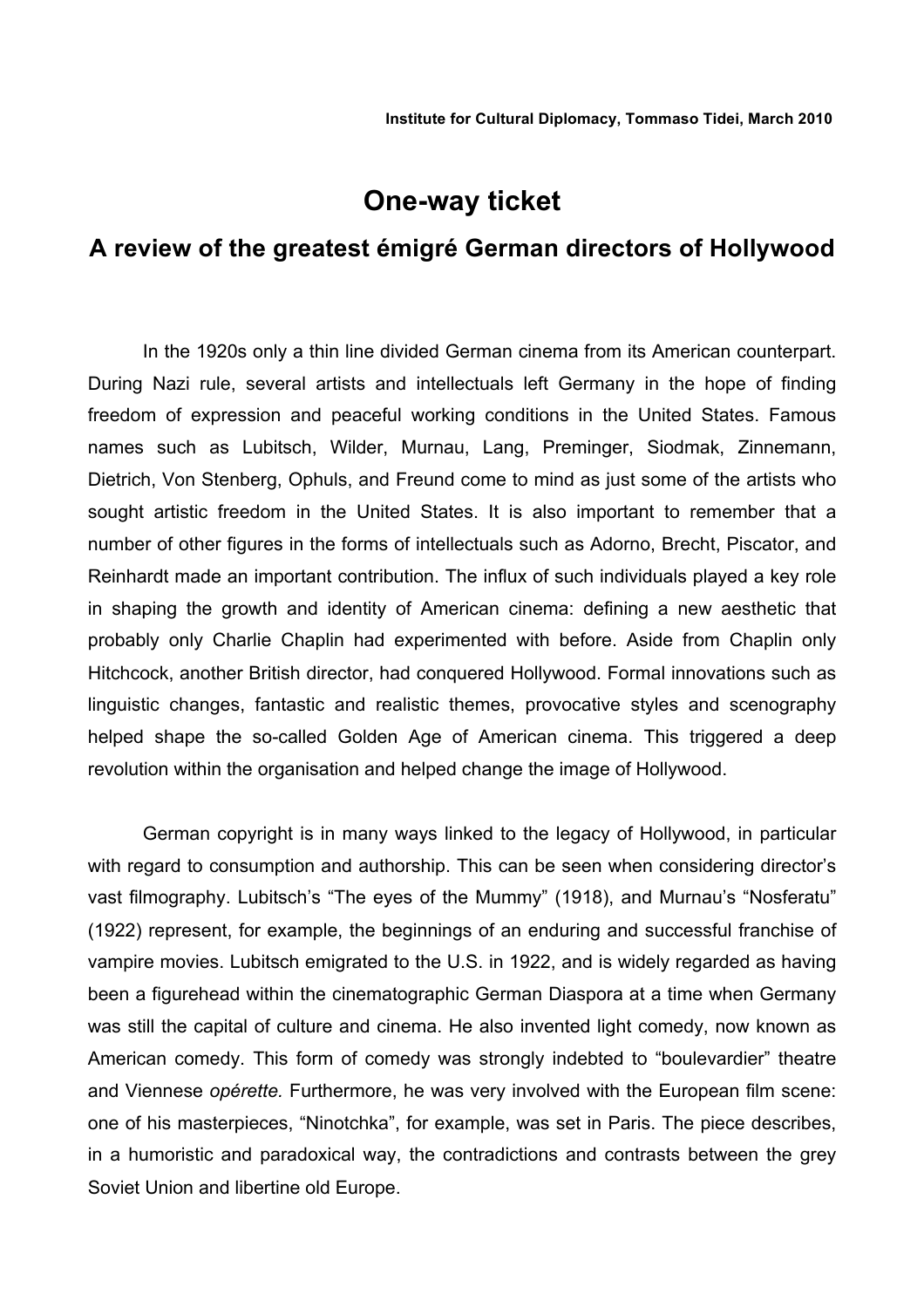Murnau, however, died in 1931 in a car crash. He is famed for having directed the controversial yet brilliant "Tabu" in collaboration with the American director Flaherty.

### (Insert Title)

Fritz Lang is perhaps the most representative German director of the period. He invented the *noir* genre, best epitomised in works such as *M* (1931), *Fury* (1936) and *You only live once* (1937). Prior to this he was the main exponent of European fantastic cinema. He was one of the first Germans to flee Germany just a few months prior to Hitler's rise to power. Following Lang came several genial directors such as Ophuls, director of *Letter from an unknown woman* (1948), Siodmak, *People on Sunday* (1929), and Zinnerman, *From here to eternity* (1953). However, arguably the most important artistic contribution was made by Billy Wilder, who was the first director brave enough to address controversial topics such as the Shoah and concentration camps in *Stalag 17* (1953).

The directors of this period, inspired by Expressionist arts and drama, placed emphasis in their works on a deep analysis of hidden messages within cinematographic technique and language. As a consequence, *noir* movies made a great visual impact: scenography and photography were used to give camera shots additional meaning rather than act simply as representations of an object. These films address a very diverse thematic range of topics: historical reconstruction, social drama and remakes of literary classics. However, the most innovative ones were those that, through stories shrouded in mystery, fantasy and horror, investigated the dark side of human beings. They created a complex and contradictory universe that only Sigmund Freud had previously explored. Some titles were milestones in the history and development of cinema such as *The Cabinet of Doctor Caligari* (1919) by Robert Wiene, *Doctor Mabuse,* (1922) *The Dusseldorf Monster* (1931) by Fritz Lang, and *The Street* (1923) by Karl Grune. The scenography and wallpapers were meant to express the idea of not only an action, but also the attempt to capture a perfect and elaborate camera shot. This method emphasized the contrast between light and shadow, which were the main elements that Expressionism bequeathed to the art of motion picture. Black and white photography acted as a metaphor for the fight between Good and Evil. This was the most enduring contribution that Old Europe gave to Hollywood's classic *noir*. However, it should also be noted that the *noir* genre would have struggled to achieve success had it not been for financial support provided by Hollywood.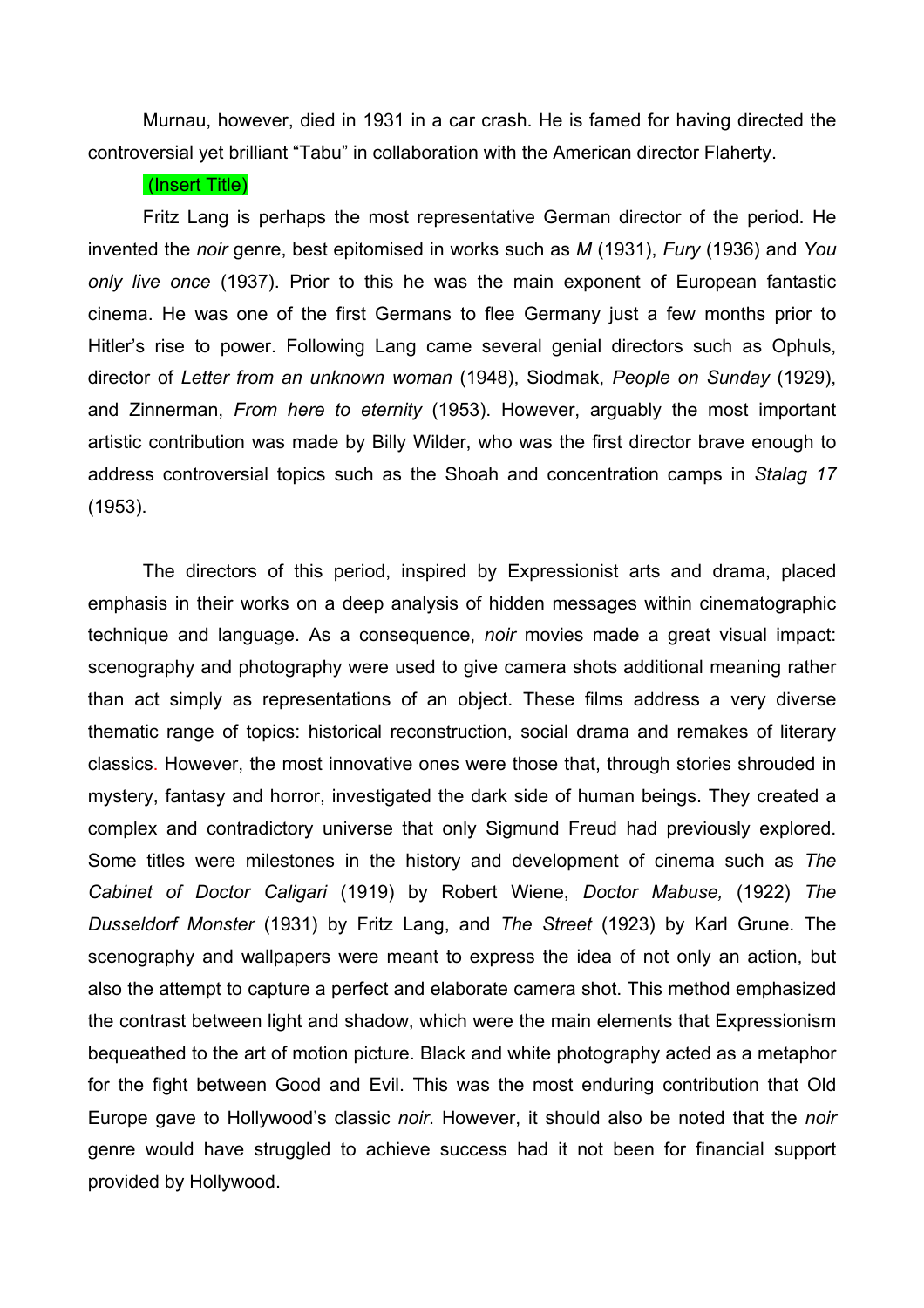Several factors gave rise to Hollywood's so-called Golden Age: the import of the old-European style; the American socio-economic reality; a production process which alternated between high budget project and a series of B-movies that provided excellent breeding grounds for new ideas (even if such ideas were not always politically correct); and finally experimentation with new technologies and artistic solutions. Arguably, however, the most important factor was the constant collaboration and dialogue that Hollywood maintained with the leading exponents of visual art (like Andy Warhol, Edward Hopper, Salvador Dalì *et al*.).

### **Stanley Kubrick (1928-2000)**

Stanley Kubrick, American by birth, was European by culture; his father was an Austrian-Jewish doctor. Not only was Kubrick a director, he was also a photographer, artist, poet, philosopher, visionary, scientist, a serious professional, a madman and a genius. When he was 13 years old, he inherited his father's passion for photography: he took photographs of everything he encountered. One of his photographs was published by *Look* magazine, the mouthpiece of an American middle class who had won the Second World War, and was concerned about the threat of communism. He worked for "Look" magazine until 1950, and he came to be regarded as one of the most realistic and socially oriented photographers of the period. In the meantime, he began to develop an interest for classic movies (some sources testify that he watched up to 5 screenings a day). His favourite directors were Max Ophuls and Elia Kazan: directors who embodied the meshing of American and European cultures. In 1949 he directed his first series of short movies and then his first self–financed movie with reduced personnel and a low budget. His first 'substantial' movie was *The Killing* (1956), in which, for the first time, his absolute mastery of the cinematographic instrument was fully utilized.

Kubrick later confessed that he was driven to direct not only because of his passion to do so, but also because he was completely aware of his own extraordinary artistic intuition and precocious talent. In the early 1960s he moved to Great Britain because he considered Hollywood's system too invading, and because they would clash with his strong and stubborn personality. He was clearly an individualist and a self-absorbed person. He wanted full creative control and responsibility for his movies, and he didn't agree to any projects without such control. He chose and planned his movies, contributed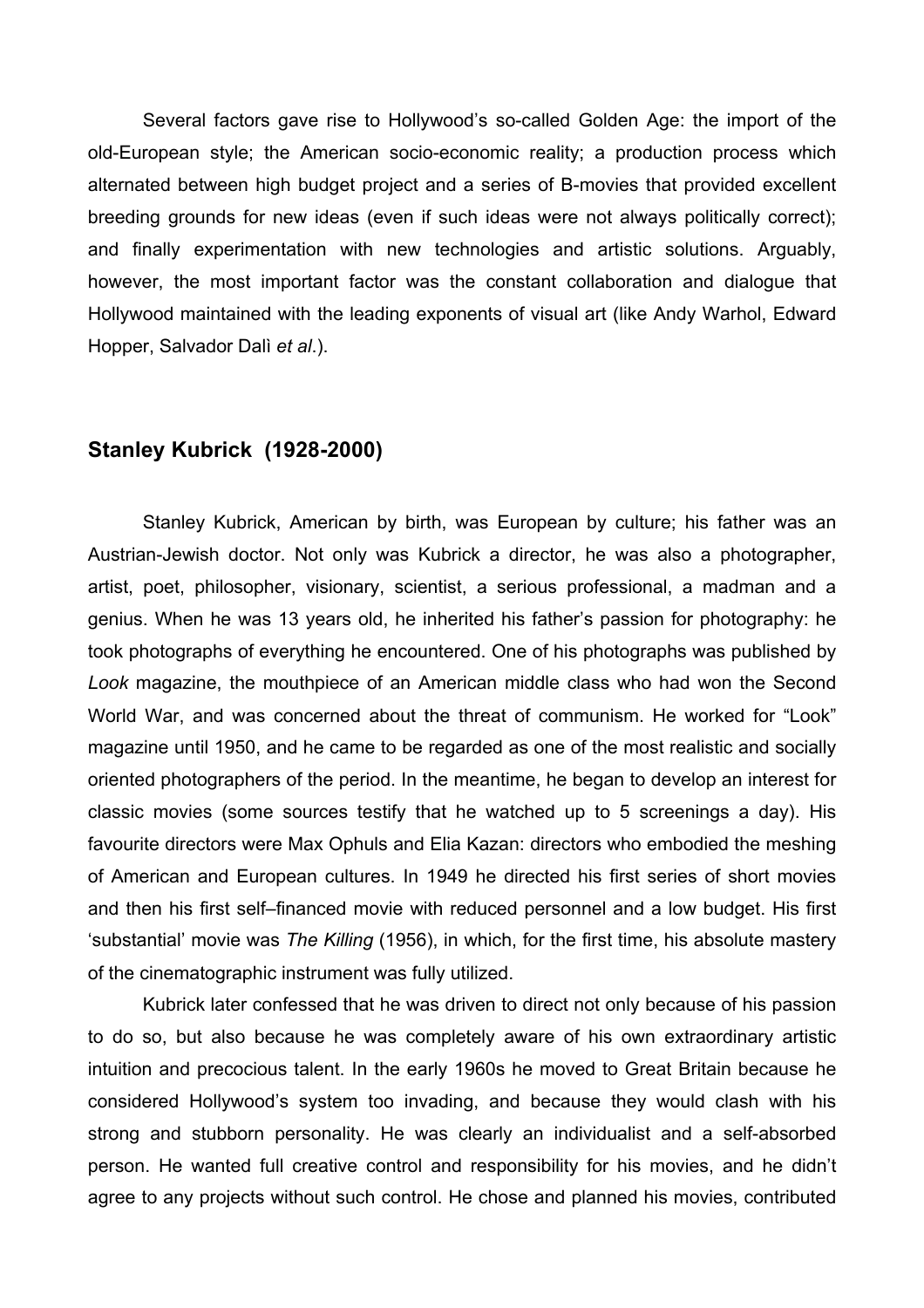to the screenplay, and also oversaw casting, photography, montage, soundtrack (he was also a jazz drummer) and even marketing. He was an "author" by pure definition, and he never again returned to the U.S. as he increasingly isolated himself in the English countryside. His connection with the outside world became almost non-existent. His artistic career spanned over 50 years; it can be seen as representing a long journey towards perfection. He was determined and had a maniacal care for style, scenographic details and camera focus, but also for the characterization of the actors with their ideological and moral implications. His personality dominates the history of cinema with his classic film *2001 Space Odyssey*, which can be compared in saliency to George Orwell's "1984". Kubrick was an enigmatic man, and a chess-player, (another passion often portrayed in his movies). He never showed his personal feelings or those of his characters. He was an unconventional human being who viewed society in a negative light, and a man who was full of doubts and uncertainty, and considered everything illusory and perceived the ferocity of social mechanisms. He was scared of modern times, inhumanity and the progress of technology, yet he was also a passionate artist who foresaw the power and charm of the silver screen over human conscience. He saw cinema as a means to wrest individuals from commonsense rationality.

#### **Themes**

Kubrick was not an "immediate author"; his films need time and detachment to be understood and assimilated. He was considered a conceptual director, strongly imbued with a philosophical spirit. Although he represented a huge variety of genres and arguments, it is possible to discern a common thread: a thematic nucleus that can be summarized as the crisis of human reasoning and intellect. The human being is imponderable, escaping from vigilant systems and attempts to avoid every kind of preconceived control. He was torn between the acceptance of rational order, a stable society, the need for unhindered freedom, and the exaltation of passions and individual energy. He was inspired by bitter and pessimistic literature, mostly British works such as Swift's *Gulliver* and Stevenson's *Doctor Jekyll and Mr Hyde*.

Kubrick addressed these themes not with dialogue, but rather through the use of images and sounds mixed with music, peculiar languages and silence. Kubrick mistrusted words as a means of communication, and for this reason his movies always feature characters that were failed writers. Another recurring theme is the obsession with doubles: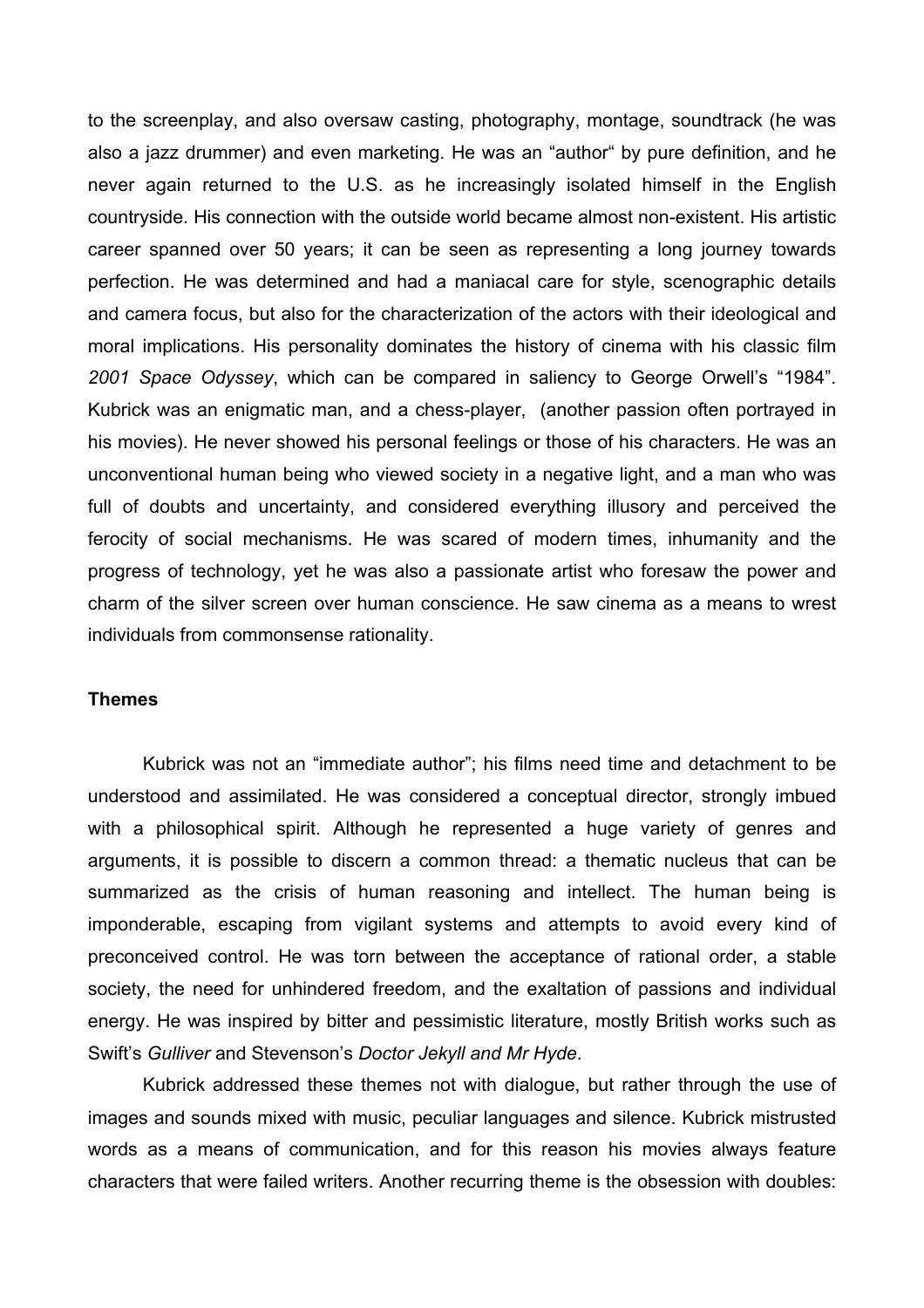dualism is seen as the generating principle of imperfect symmetries, and of different replicas. This dualism is visually explained through the use of twin characters with an incessant use of mirrors and repetition of names, Humbert Humbert in "Lolita" for example. Kubrick built a gallery of characters unique in their individualism and personality and tried to create figures of contemporary heroes living in a world full of internal conflicts and social contradictions. The protagonists of his movies seem fragile and human: victims of human cruelty, and as a consequence their alienation and frustration results in madness and a loss of control.

The aforementioned theme is best exemplified in what is probably his most famous film, *A Clockwork Orange*: based on Anthony Burgess' 1962 original novel. This movie played a pivotal role in the history of cinematography as it disconcerted and shocked audiences and critics alike because of its rawness, violence, and innovative language, which Kubrick called "Nadsat". The movie was strongly influenced by cultural movements during this period and by English pulp writers J.Schlesinger and W. Anderson. At the end of the 1960s, the cultural environment was steeped in an atmosphere of uncertainty; the press, for example, spoke in terms of the decline of values. Capitalism and consumerism transformed society into a huge market; beauty became the new religion; and superficiality and appearance dominated world business and the fashion market. Artists were aware of this dramatic situation and protested in different ways: figurative artists created "Pop Art " and "Kitsch" while musicians began the experimental "Electro" period. "Clockwork Orange" can be considered the cinematographic answer to this period. And worldwide artistic began the " riot act ", a provocative work against the subliminal brainwashing of human conscience by the media and politics. *A Clockwork Orange* is widely seen as a masterpiece that elevated Stanley Kubrick to legendary status. He will always be seen as pivotal figure who linked American and European cultures.

# **The Italian Western**

*"Without Spaghetti Western a consistent part of the Italian cinema wouldn't exist and Hollywood wouldn't be the same "* 

-Quentin Tarantino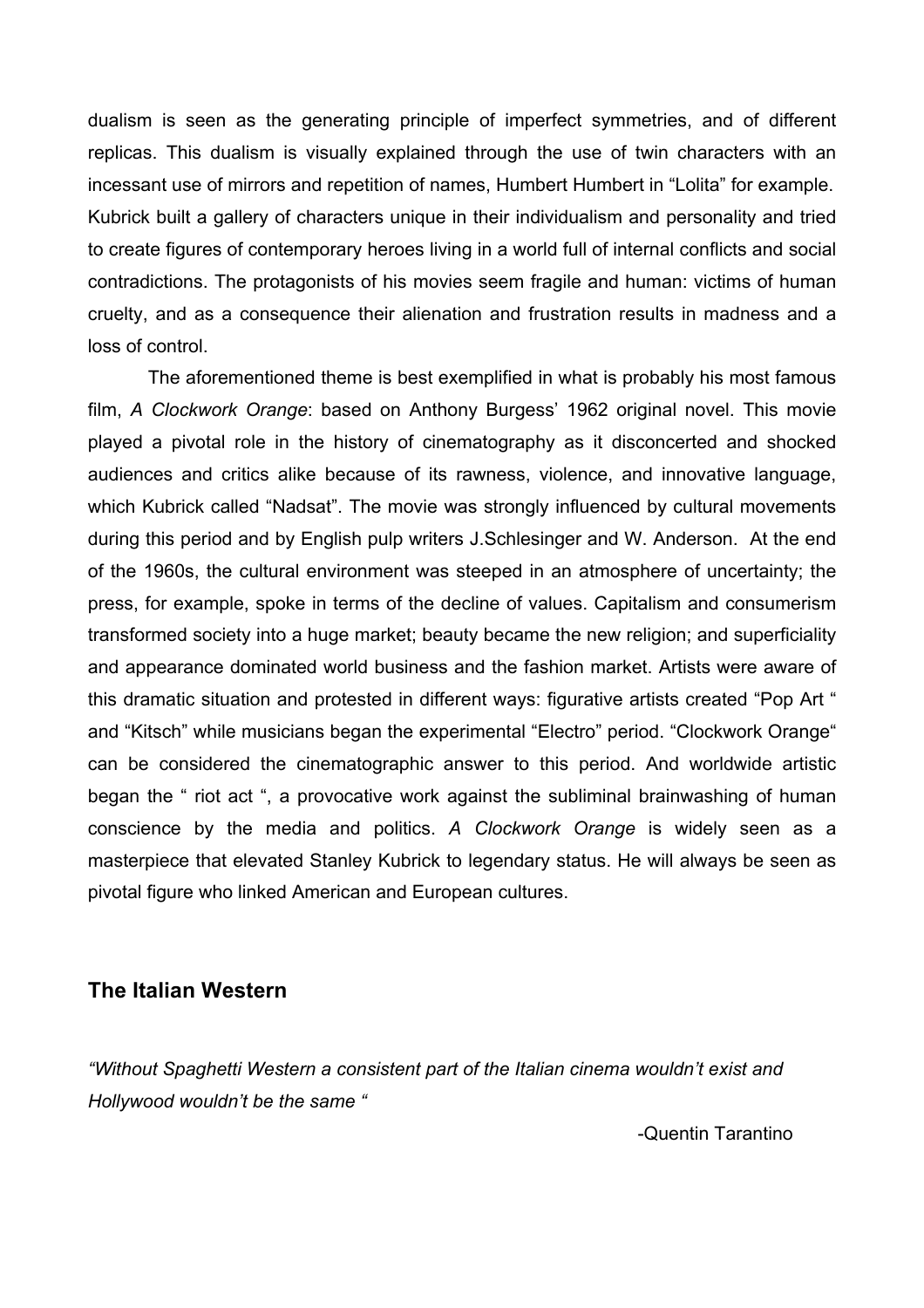The Italian Western, better known as the Spaghetti Western, was a cinematographic genre produced in Italy during the 60's and 70's. They often featured actors, still at the beginning of their careers, who later became prize-winning international stars. These movies were predominantly filmed in Italy and Spain; it was rare for them to be filmed in other European countries. From 1964 to 1978, this prolific franchise allowed the Western to experience a renaissance in popularity within Europe and also in the U.S. Prior to this, the genre had witnessed a dip in popularity due to the absence of well-known figures such as John Wayne and John Ford: the protagonists of the Western's golden age. In 2007 the International Film Festival of Venice made a tribute to the Spaghetti Western with a review of 32 titles, and the initiative garnered positive feedback.

The Poncho: one of the symbols of the Spaghetti Western

The term "Spaghetti Western" was coined in the U.S., and only a few feature films, intentionally made in Italy with low budgets and cheap props, were screened in America. The term "Spaghetti Western" referred to the huge quantity of blood spilt during the movies: reminiscent of tomato sauce on plate of spaghetti. Despite an initial diffidence, the genre gradually connected with a larger audience. Critics however remained cold towards these films and only conceded artistic value to the highest exponents of the genre: Italian director Sergio Leone and several of the actors involved with his productions. He was the only director who earned esteem and respect from his American colleagues, and in doing so he achieved remarkable popularity in international theatres.

Sergio Leone moved the Spaghetti Western in a new direction: introducing innovative details and solutions, while giving more attention to particulars. He changed settings and costumes; filmed his movies in different landscapes rather than the traditional ones; and dressed his actors with more colourful and folkloric clothes such as the typical Mexican poncho and sombrero. He also revolutionized classic dialogues by creating an essence of pathos and thrill during many of his scenes. His talent and his intuition revitalised Westerns, and critics approached his films with a feeling of revisionism. During the early 1980's many Spaghetti Westerns, produced prior to Sergio Leone, were re-released. The first Italian western was *Terror of Oklahoma* (1959). It was directed by Mario Amendola and filmed in Mediterranean Africa, and proved to be an inspiration to many of his successors.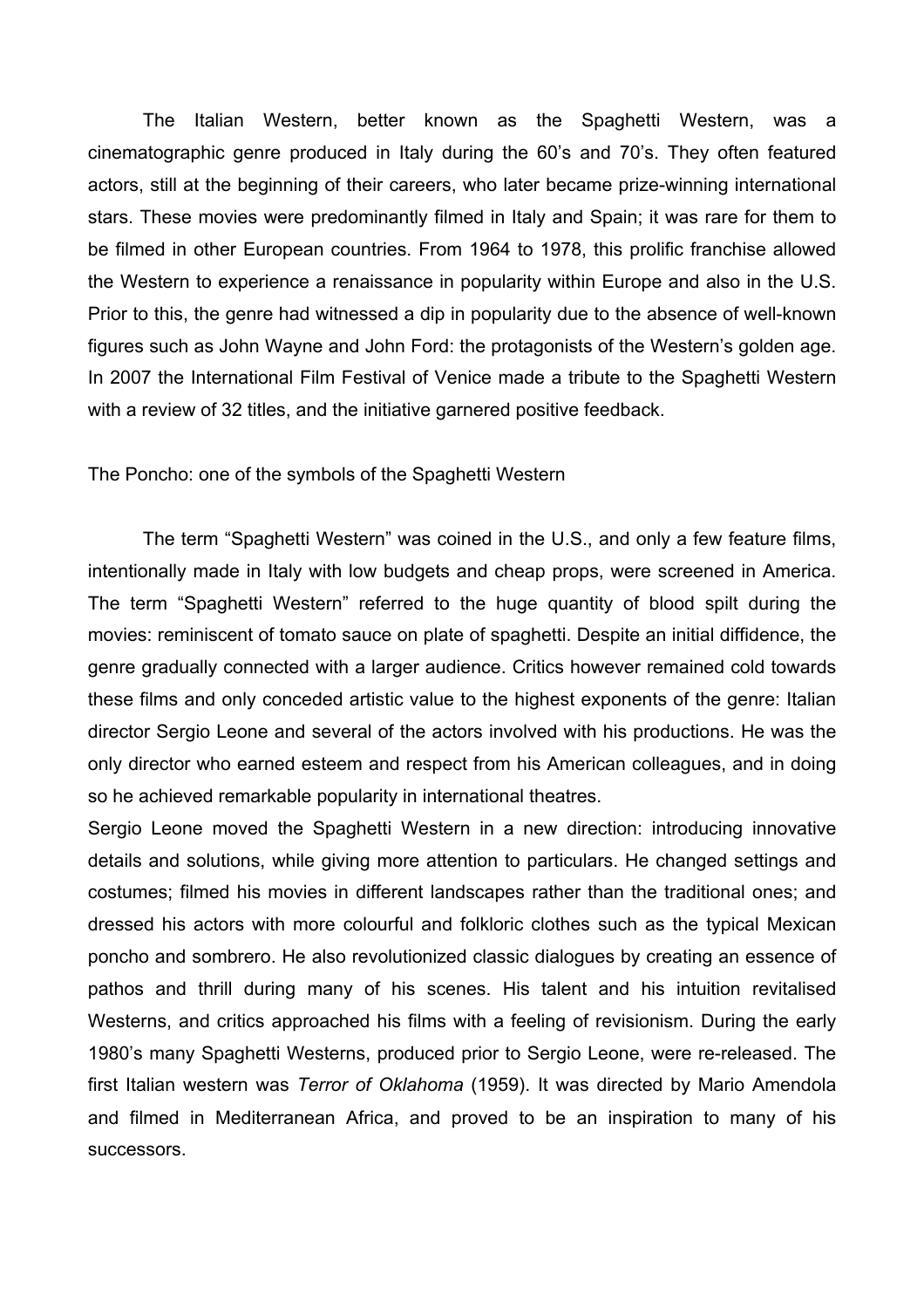Arguably the most popular and appreciated piece of work was *The Dollar Trilogy* made by Leone. The film featured Clint Eastwood, who is widely credited as having begun the legend of the unnamed man. It also featured a soundtrack by Ennio Morricone: *A fistful of dollars* (1964), *For a few dollars more* (1965) and *The good, the bad and the ugly* (1966). The latter is probably the most famous piece and was produced on a budget of almost a million dollars. After this trilogy, Leone added to this existing series with "*Once upon a time in the west*" (1968): arguably his greatest masterpiece, a monumental and nostalgic fresco of the West epopee.

The movie portrayed a decaying Western Frontier, in which the characters acquired a bigger human density. The masterful technical ability and storytelling of the director is mixed with a rich and powerful subject ideally combining the crepuscular themes of the new American western. Beyond Leone, other Italian directors working in this genre such as Florestano Vancini, Duccio Tessari, Sergio Corbucci, Lucio Fulcie and Sergio Sollima, enjoyed success. They conceptualised variations of classic works, such as gothic westerns (titles like *Joko*, or *Colts sang the dead*), in which serene environments were substituted with dark and gloomy locations: cemeteries and ghost towns. M. Lanfranchi's *Dead Sentence* (1968), featuring "cowboy zombies", inspired the graphic novel "Dead in the West" by Joe Lansdale. Also the "peplum" western and the "thriller" western experienced a Golden Age during this period. Despite the serious and violent themes, it must also be noted that Bud Spencer and Terence Hill created a parody of Spaghetti Westerns that were full of rumbles and funny moments. With such movies they achieved unexpected success within Italy and several other European countries.

By the end of the 1980s the Spaghetti western, much like the American western, lost its appeal with audiences and abruptly disappeared from theatres. It can be argued that the last epic movie of this genre was Clint Eastwood's first directed movie *Unforgiven* (1992), which he dedicated to Sergio Leone's memory in the final credits (Quentin Tarantino did the same ten years later with Kill Bill volumes I and II). Mexican director Robert Rodriguez however continues the Spaghetti western tradition with his evocative "burritos westerns."

In 1971 film critic Franco Ferrini published an article in which he identified nine factors that distinguished Italian and American Westerns. These refer to the diverse use of several themes in the Spaghetti westerns such as alcohol, names, weapons, Law, duels and cemeteries. The protagonists in spaghetti westerns were almost never heroes. Instead they were more often anti–heroes without idealistic intents. Instead they were determined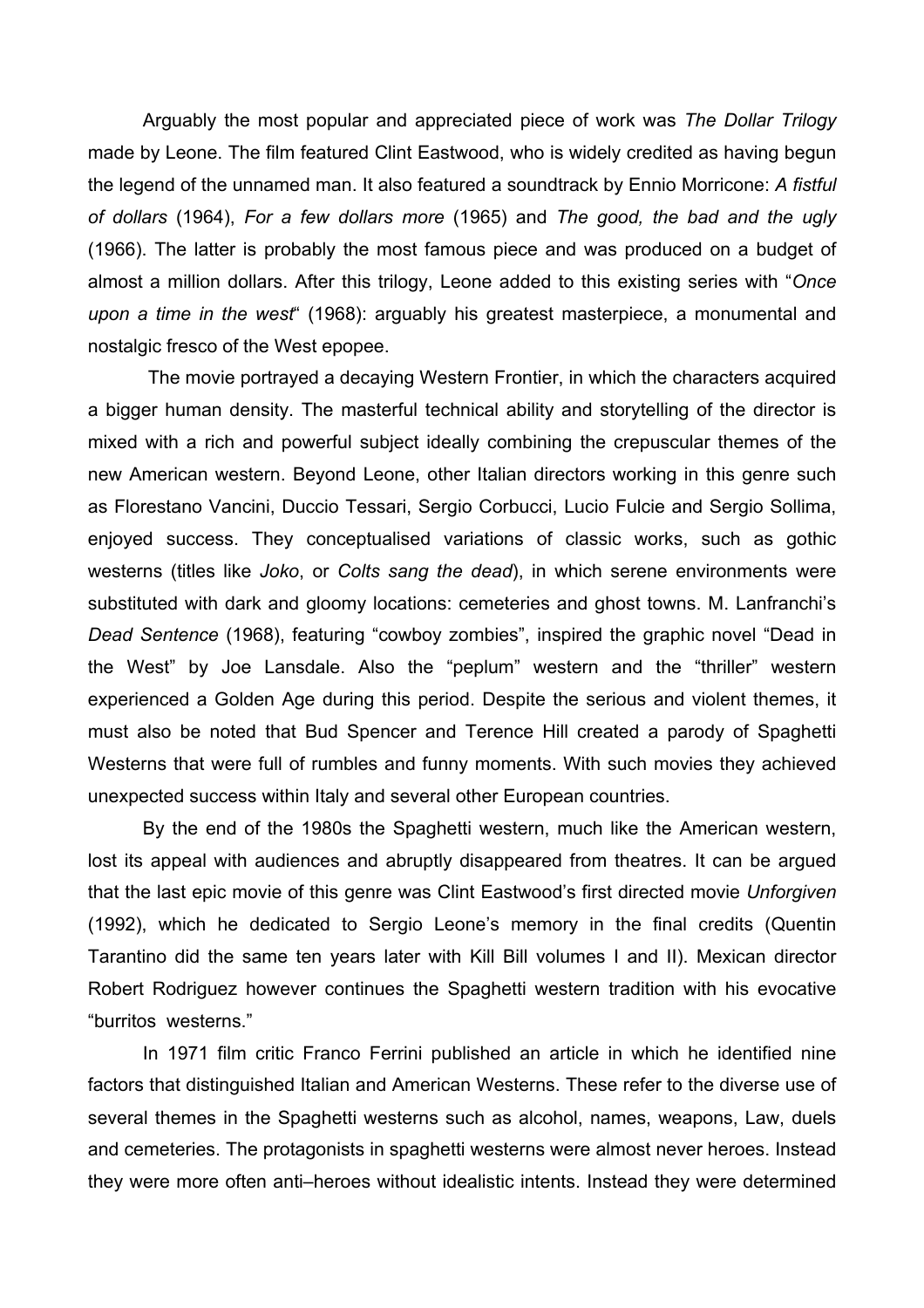to reach their goals in every possible way. There were no optimistic situations; the characters only sought money and power, and as a consequence the distinction between good and evil is blurry. In Italian Westerns, the characters are more cynical and gritty. Thus they are more realistic. The films also featured inhospitable locations such as villages that looked dusty and desolate. Spaghetti Westerns from the 20<sup>th</sup> Century were seen as less epic and generally tougher and cruel.

Most Spaghetti Western movies were filmed in Central Italian regions and in the La Mancha desert in Spain: both of which had landscapes reminiscent of the American West countryside. Recurrent themes in Spanish movies were the Mexican Revolution, the border issue in the U.S. and the figures of "bandidos". However there is a complete lack of Indian natives or Redskins. Often scenes were shot at a high altitude where clouds were scant, and this fact explains why in a lot of movies the sun was quite visible; subsequently, there was a noticeable feeling of desolation. Furthermore, typical of this genre was the peculiar and sometimes weird titles of the movies which reflected the stereotypes of the stories and also the picturesque names of protagonists such as Trinity, Alleluia, and the Magnificent. Equally interesting were the sagas, often 10 episodes long, with the same characters, such as Django, Santana, Colt and several Joes. Even if Spaghetti Westerns are now considered just a relic of cinema's past, this legacy is still however very much alive. In Quentin Tarantino's latest film *Inglourious Basterds,* Tarantino claimed that the first scene of the film is a tribute to Sergio Leone's *Once upon a time in the west*. This demonstrates that the Italian influence is still very much alive.

### **New American Cinema - Independent cinema of the 1960s**

New American cinema is a heterogeneous movement of independent directors born in the U.S. following the release of an artistic manifesto promoted by Jonas Mekas and Lewis Allen on the  $28<sup>th</sup>$  of September 1960. Thanks to the generous effort of Mekas, who was the principle animator, the movement tried to establish an alternative organization and distribution settling in New York City: the first big Film Makers' Cooperative. Under the trademark "New American Cinema" it brought together people who wanted to act and direct with different kinds of artistic solutions against sufferable marketing laws. "Experimenters"-directors perceived filmmaking in a more personal and poetic way. The initial works, primarily "*Pull My Daisy*" (1960) by R. Frank and A. Leslie, *Shadows* (1960)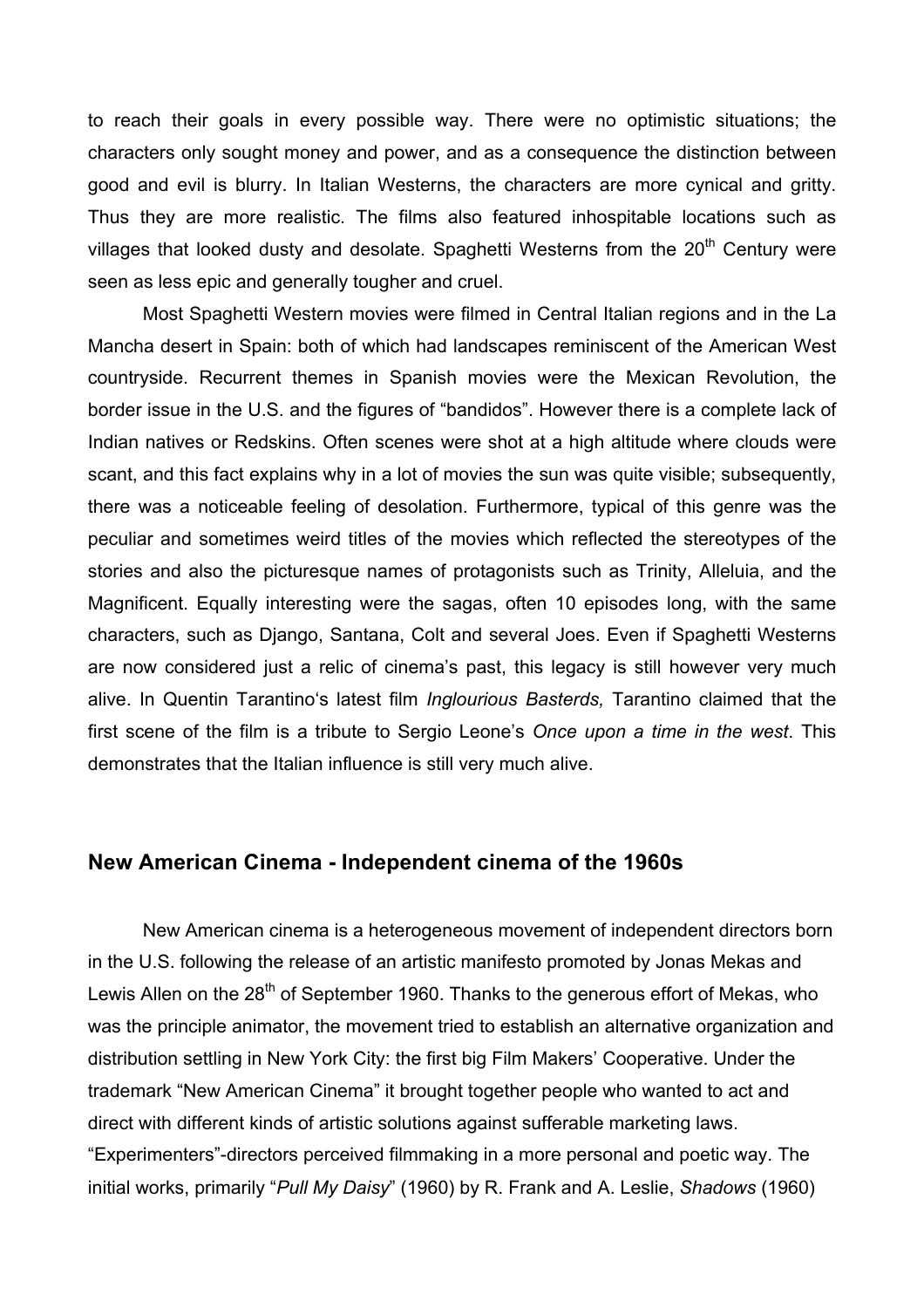by J. Cassavetes, "*The Connection*" (1962) by S. Clarke and "*Guns of the Trees*"1962) by Mekas, all feature a realistic matrix which recalls the New York old school, but also reveals powerful themes of incongruence and improvisation similar to the European dogma. In any case it undoubtedly forms part of the most relevant phenomena of American contemporary art.

Conversely the films from the more experimental current (released by directors like M. Deren, S. Brakhage, S. Vanderbeek, J. Broughton, C. Hurrington and R. Rice) were inspired by content, themes and styles historically linked to 1920s American cinematograpy and artistic vanguards in addition to the European post-war new-realists. This kind of cinema was termed "Underground", and it quickly grew into an anti-genre with new aesthetic and cultural solutions. One of its most regarded directors was Maya Deren; her first two movies "*Meshes of the afternoon*" and "*At Land*" featured an innovative use of image, not linked by logics or chronology, but by surrealistic symbols that recall the imagination and influence of authors like Luis Bunuel and Jean Cocteau. In 1954, in order to guarantee the potential to produce independent movies in the future, Maya Deren established the Creative Film Foundation, which financed several underground movies (Brakhage and Clarke received funds and ideas from this institution). She organized the first experimental projections open to the audience in the Provincetown Playhouse of New York. New American Cinema found important themes in working class protests and in youth unrest within schools. Works like the Meyers's *The Quiet One* (1952), Rogosin's *On The Bowery* (1956) or Cassavetes' previously mentioned *Shadows* became mirrors of the social situation of both students and workers.

These acclaimed titles gave New American Cinema a huge international reach and fame, and as a consequence influenced a new generation of filmmakers. It must be noted that the success of the New American Cinema was due in large part to parallel initiatives of the period. Such initiatives included exhibitions such as "Art in Cinema ", promoted by Frank Stauffacher in the Art Museum of San Francisco from 1947 to 1955, and the "Cinema 16" organization founded by Amos Vogel in 1950 which strongly contributed to the revelation of American and European vanguards. In 1960 Mekas abandoned New American Cinema 's extensive formula and most of the new generation followed him. These "New independents" shared common values such as the definition of the filmmaker as a fully rounded artist who took on different roles such director, sound artist and producer. In addition, the new independents started to use only 8 mm and 16 mm cameras and told unconventional stories using anti-narration to find new meanings. Mekas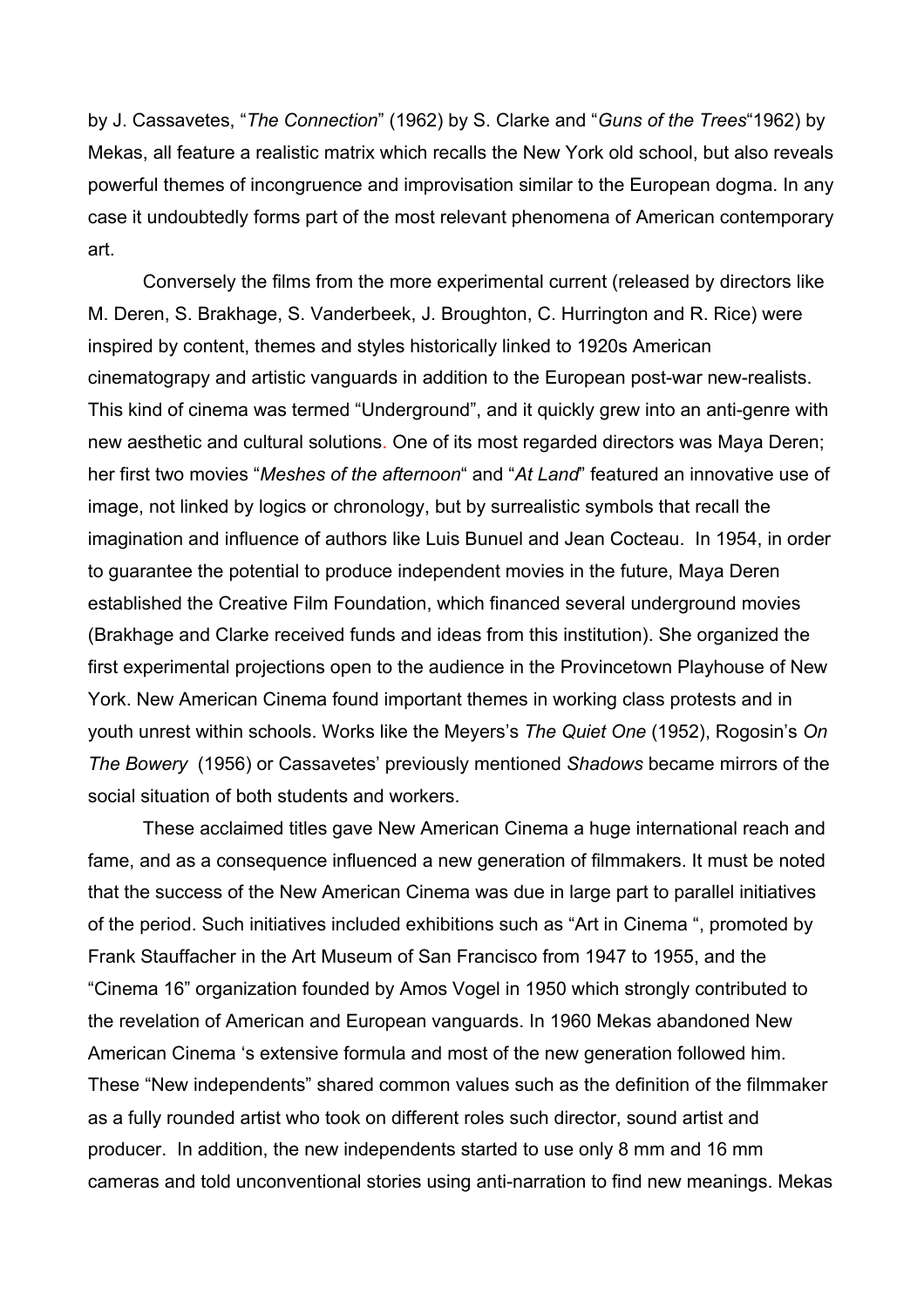and his colleagues, under the influence of the French "Nouvelle Vague" and "English Free Cinema", tried to create a bona fide American author's cinema. In New York City they found a favourable environment. There Mekas founded the "Film Culture" magazine: preaching to its readers the precepts of a new kind of cinema, in which randomness, spontaneity, fragmentation and impurity would became real instruments of expression and would substitute the strict laws of the common sense and conceptions of beauty. Mekas thought that cinema needed to break free from the hyper–professionalism and hypertechnicality. It should instead let itself be led by improvisation and intuition, and try to represent life from inside and not from outside.

This lead to a spontaneous and illogical cinema, produced exactly as it was shot, without a pre-determined plot, in which characters defined themselves during the production. This was a cinema of rage and poetry that refused middle class morality as formal artistic doctrine. It was an original and witty expressive pursuit born and fed by the beat generation. The new independents preferred exception to normality, behaviour over style, action over art, and appearance over concreteness. Furthermore, a recurrent feature was the figure of *"The Wanderer Without Destination",* which were inspired by some of Jack Kerouac's characters. Henceforth, a consistent part of the independent production of New American cinema incorporated a new cinematographic form known as "Expanded Cinema". Essentially, the innovation referred to the dimension of the screen where the movies were projected; rather than the common frontal screen, this new idea proposed a larger screen with a panoramic perspective. In addition, new screens were used, projecting films on different surfaces and altering the normal technical process of cutting and assembling. The first experimental attempts took place in 1958 when Kenneth Anger projected, simultaneously over three different screens, his "*Inauguration of Pleasure*" in a Brussels theatre. But the cathedral of the Expanded Cinema would become the Movie Dome Theatre (realised in 1966 by Stan Van Der Beek in New York): a spherical hall where spectators could watch the movie completely lying and immerged in a magic atmosphere created by a fisheye lens. In the same year, Andy Warhol presented his seven-hour first movie *Chelsea girl* in two parts, projected simultaneously over two adjacent screens.

Over the last 30 years, the influence of "Expanded Cinema" in video art has been remarkable. It was the first movement that clearly promoted contamination by other arts: organising huge exhibitions with stroboscopic lights and multi medial happenings like